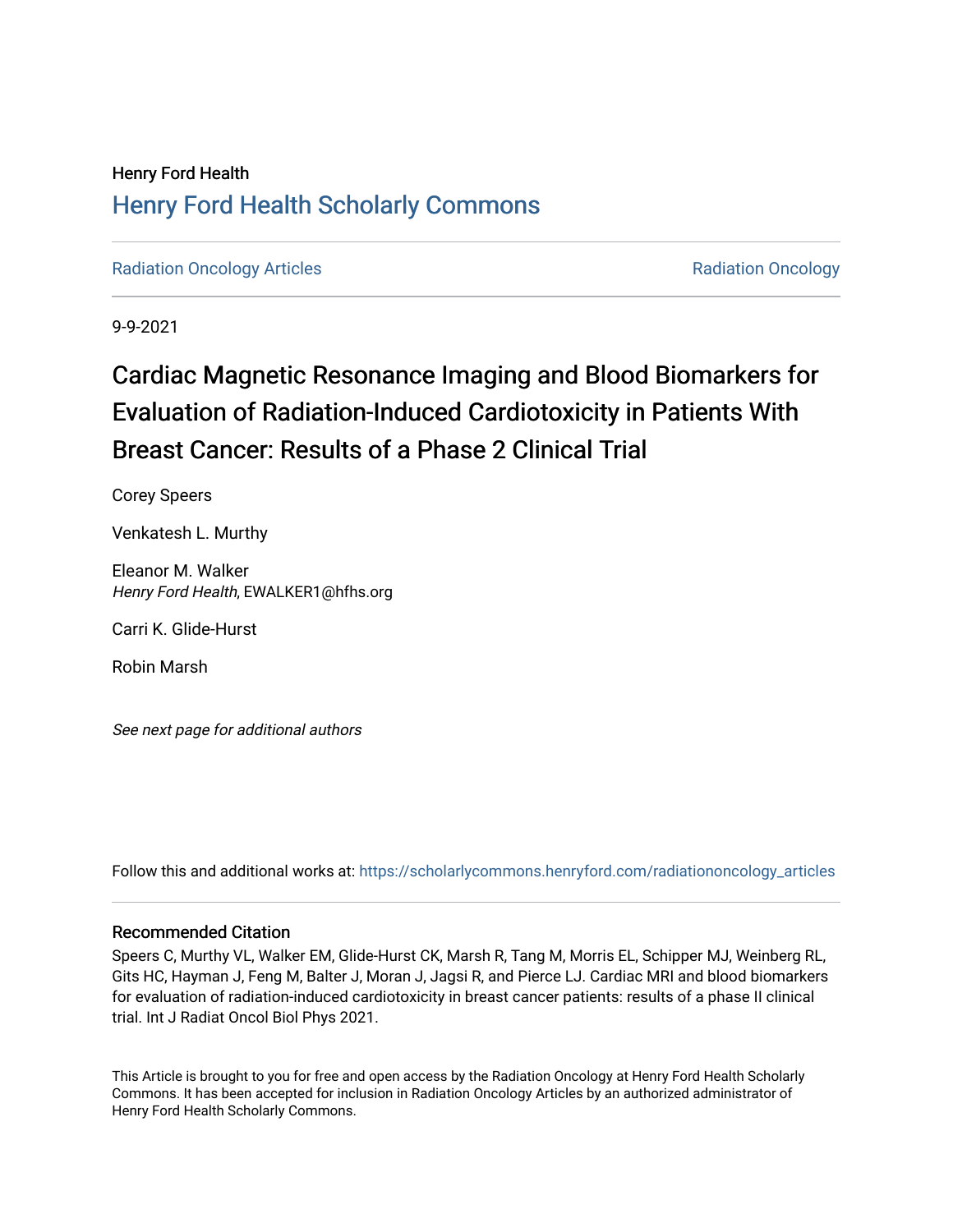### Authors

Corey Speers, Venkatesh L. Murthy, Eleanor M. Walker, Carri K. Glide-Hurst, Robin Marsh, Ming Tang, Emily L. Morris, Matthew J. Schipper, Richard L. Weinberg, Hunter C. Gits, James Hayman, Mary Feng, James Balter, Jean Moran, Reshma Jagsi, and Lori J. Pierce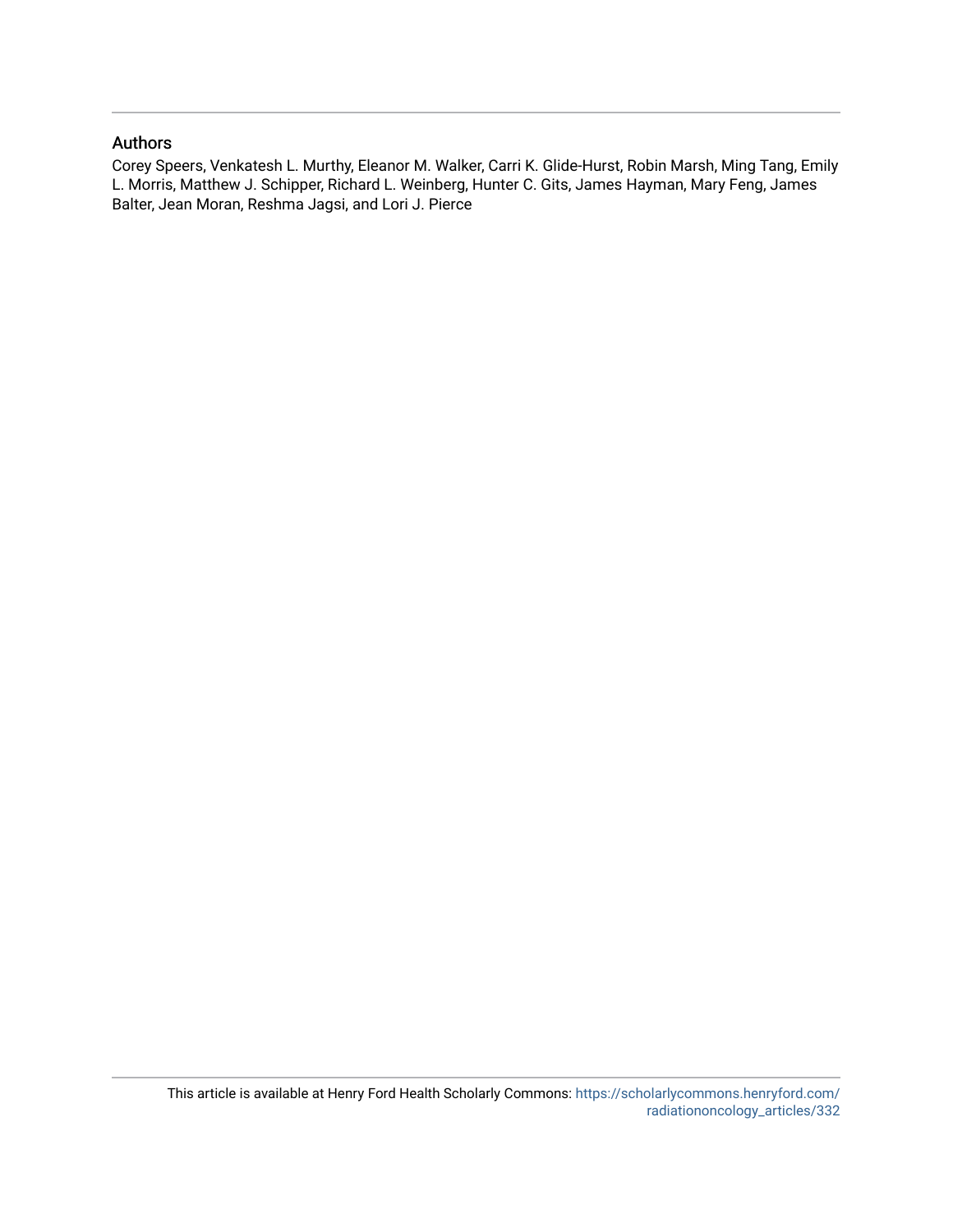International Journal of Radiation Oncology biology • physics

[www.redjournal.org](http://www.redjournal.org)

Clinical Investigation

# Cardiac Magnetic Resonance Imaging and Blood Biomarkers for Evaluation of Radiation-Induced Cardiotoxicity in Patients With Breast Cancer: Results of a Phase 2 Clinical Trial

Core[y](#page-2-0) Speers, MD, PhD,  $\star$ ,<sup>†</sup> Venkatesh L. Murthy, MD,  $\star$ ,§ Eleanor M. Walker, MD, Carri K. Glide-Hurst, PhD, Robin Marsh, CMD, $*$  Ming Tang, MS, $*$  Emily L. Morris, PhD, $*$ Matthew J. Schipper, PhD,  $*$ ,  $*$  Richard L. Weinberg, MD, PhD,  $\frac{1}{s}$ , § Hunter C. Gits, MD,[\\*\\*](#page-2-4) James Hayman, MD[,\\*](#page-2-0)<sup>,†</sup> Mar[y](#page-2-0) Feng, MD,<sup>††</sup> James Balter, PhD[,\\*](#page-2-0) Jean Moran, PhD[,\\*](#page-2-0) Reshma Jagsi, MD, DPhil,  $\star$ <sup>†</sup> and Lori J. Pierce, MD $\star$ <sup>+†</sup>

<span id="page-2-2"></span><span id="page-2-1"></span><span id="page-2-0"></span> $\,$ \*Department of Radiation Oncology, University of Michigan, Ann Arbor, Michigan;  $^\dagger$ Comprehensive Cancer Center, University of Michigan, Ann Arbor, Michigan; <sup>1</sup>Division of Cardiovascular Medicine, Department of Internal Medicine, University of Michigan, Ann Arbor, Michigan;  $^{\textrm{\tiny{3}}}$ Frankel Cardiovascular Center, University of Michigan, Ann Arbor, Michigan;  $\|$  Department of Radiation Oncology, Henry Ford Cancer Institute, Detroit, Michigan; { Department of Human Oncology, School of Medicine and Public Heath, University of Wisconsin−Madison, Madison, Wisconsin; # Department of Biostatistics, University of Michigan, Ann Arbor, Michigan; \*\*Department of Radiation Oncology, Mayo Clinic, Rochester, Minnesota; and  $^\dagger$ Department of Radiation Oncology, University of California San Francisco, San Francisco, California

<span id="page-2-5"></span><span id="page-2-4"></span><span id="page-2-3"></span>Received Feb 10, 2021; Revised Aug 23, 2021; Accepted for publication Aug 27, 2021

Purpose: Radiation therapy (RT) can increase the risk of cardiac events in patients with breast cancer (BC), but biomarkers predicting risk for developing RT-induced cardiac disease are currently lacking. We report results from a prospective clinical

Corresponding author: Lori J. Pierce, MD. University of Michigan, Department of Radiation Oncology, UH B2 C490, 1500 E. Medical Center Dr., SPC 5010, Ann Arbor, MI,48109-5010, United States; E-mail: [ljpierce@umich.edu](mailto:ljpierce@umich.edu)

Corey Speers and Venkatesh L. Murthy contributed equally as co-first authors. Reshma Jagsi and Lori J. Pierce contributed equally as co-senior authors.

This work was supported in part by a grant to Dr Pierce from the Breast Cancer Research Foundation and a grant to Dr Jagsi from the Stuart and Barbara Padnos Fund of the University of Michigan Rogel Cancer Center.

Int J Radiation Oncol Biol Phys, Vol. 000, No. 00, pp. 1−9, 2021 0360-3016/\$ - see front matter Published by Elsevier Inc. <https://doi.org/10.1016/j.ijrobp.2021.08.039>

Disclosures: C.S. and L.J.P. are cofounders of and report ownership interest in PFS Genomics. They are also unpaid consultants for PFS Genomics. V.L.M. owns stock in General Electric and has received research grants and speaking honoraria from Siemens. All other coauthors have no conflicts of interest.

All data generated and analyzed during this study are included in this published article (and its supplementary information files).

Supplementary material associated with this article can be found, in the online version, at [doi:10.1016/j.ijrobp.2021.08.039.](https://doi.org/10.1016/j.ijrobp.2021.08.039)

Acknowledgments—The authors would like to thank Steven Kronenberg for his assistance with graphic design and figure presentation.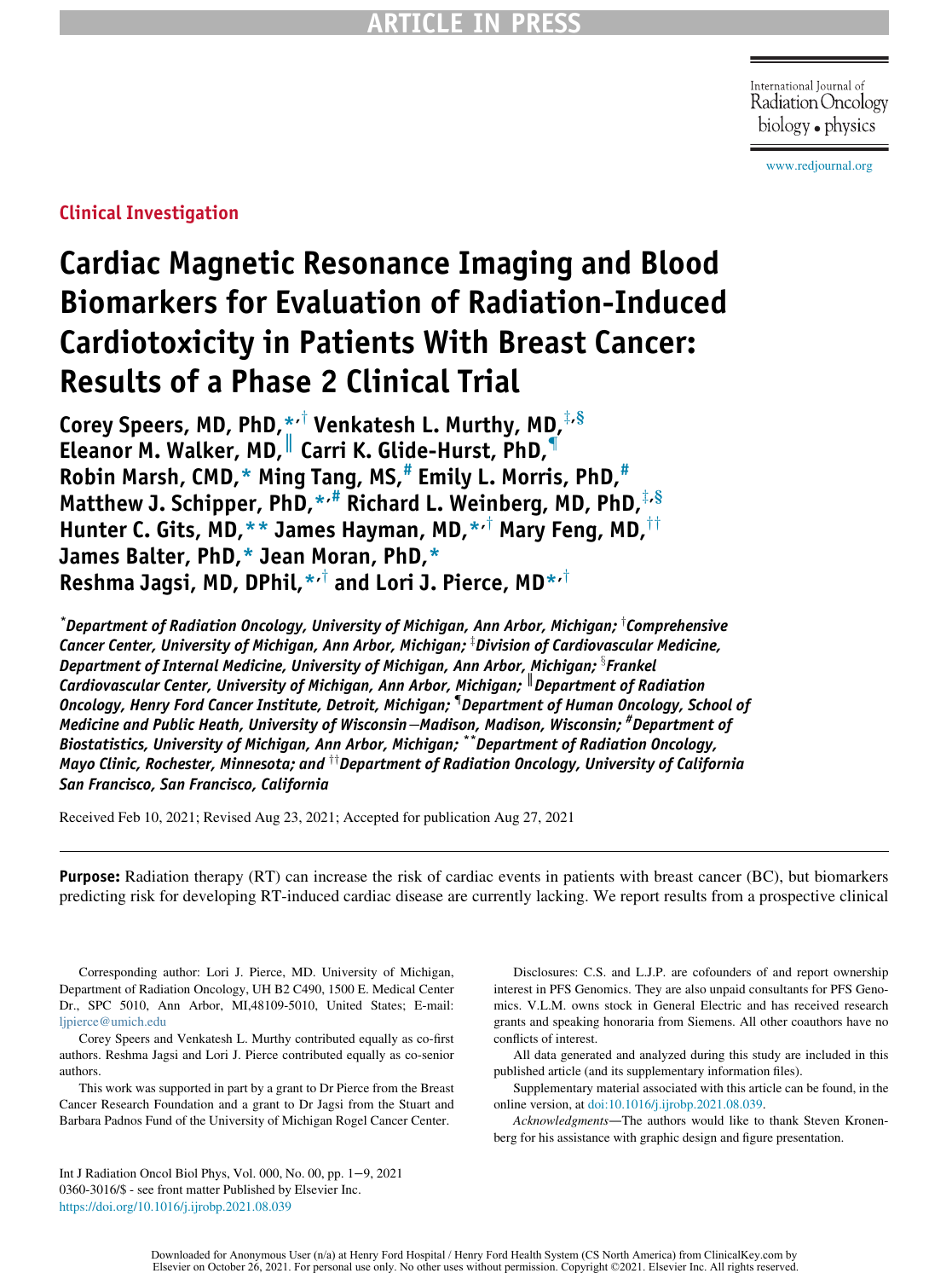ARTICLE IN PRESS

2 Speers et al. Subsetsing the subsetsion of Radiation Oncology • Biology • Physics and Department of Radiation Oncology • Physics

trial evaluating early magnetic resonance imaging (MRI) and serum biomarker changes as predictors of cardiac injury and risk of subsequent cardiac events after RT for left-sided disease.

Methods: Women with node-negative and node-positive (N-/+) left-sided BC were enrolled on 2 institutional review board (IRB)−approved protocols at 2 institutions. MRI was conducted pretreatment (within 1 week of starting radiation), at the end of treatment (last day of treatment  $\pm 1$  week), and 3 months after the last day of treatment ( $\pm 2$  weeks) to quantify left and right ventricular volumes and function, myocardial fibrosis, and edema. Perfusion changes during regadenoson stress perfusion were also assessed on a subset of patients  $(n = 28)$ . Serum was collected at the same time points. Whole heart and cardiac substructures were contoured using CT and MRI. Models were constructed using baseline cardiac and clinical risk factors. Associations between MRI-measured changes and dose were evaluated.

**Results:** Among 51 women enrolled, mean heart dose ranged from 0.80 to 4.7 Gy and mean left ventricular (LV) dose from 1.1 to 8.2 Gy, with mean heart dose 2.0 Gy. T1 time, a marker of fibrosis, and right ventricular (RV) ejection fraction (EF) significantly changed with treatment; these were not dose dependent. T2 (marker of edema) and LV EF did not significantly change. No risk factors were associated with baseline global perfusion. Prior receipt of doxorubicin was marginally associated with decreased myocardial perfusion after RT ( $P = .059$ ), and mean MHD was not associated with perfusion changes. A significant correlation between baseline IL-6 and mean heart dose (MHD) at the end of RT ( $\rho$  0.44,  $P = .007$ ) and a strong trend between troponin I and MHD at 3 months post-treatment ( $\rho$  0.33,  $P = .07$ ) were observed. No other significant correlations were identified.

**Conclusions:** In this prospective study of women with left-sided breast cancer treated with contemporary treatment planning, cardiac radiation doses were very low relative to historical doses reported by Darby et al. Although we observed significant changes in T1 and RV EF shortly after RT, these changes were not correlated with whole heart or substructure doses. Serum biomarker analysis of cardiac injury demonstrates an interesting trend between markers and MHD that warrants further investigation. Published by Elsevier Inc.

### Introduction

Based on multiple randomized trials and the subsequent Early Breast Cancer Trialists' Collaborative Group (EBCTCG) meta-analysis, significantly reduced rates of locoregional recurrence with adjuvant radiation occur after breast-conserving surgery and survival is significantly improved.<sup>[1](#page-9-0)</sup> As more effective screening, surgical techniques, and systemic therapies are developed, there is increased interest in balancing the need for radiation treatment with its potential acute and late side effects. Although in women with breast cancer with regional nodal involvement, the addition of regional nodal radiation has been shown to improve disease-free survival and breast cancer −specific survival, this improved disease control comes at the cost of increasing dose to the heart, lung, and draining lymphatics.<sup>[2](#page-9-1)[,3](#page-9-2)</sup> Regional radiation therapy (RT) has been shown to increase rates of lymphedema and pneumonitis. $2,3$  $2,3$ Similarly, radiation's late effects on the heart have been well documented in several retrospective cohort and observational trials,  $4-10$  but prospective evidence quantifying the damage and informing our understanding of its mechanisms remains lacking. From long-term follow-up of patients with lymphoma, it is known that radiation therapy can lead to an increased risk of myocardial infarction, valvular dysfunction, systolic and diastolic function abnormalities, and heart failure among cancer survivors. $11,12$  $11,12$  Patients with breast cancer receive lower doses to smaller volumes of the heart compared with lymphoma patients, but with their excellent long-term survival, it is crucial to understand the potential effects of low-dose radiation therapy.

Although cardiac injury after breast radiation therapy remains a significant concern, there is a paucity of validated biomarkers of cardiac injury that either identify women at risk for cardiac injury or who have experienced clinically meaningful damage. Efforts to minimize heart dose delivered during breast radiation therapy have centered around several planning and treatment delivery techniques. These include patient positioning techniques such as treatment in the prone position; treatment planning techniques such as cardiac blocking, partial breast radiation, or intensity modulation; and treatment machine techniques that include respiratory gating, deep inspiration breath hold, and use of intraoperative electron radiation or protons instead of photons, $13,14$  $13,14$  although some of these technologies are not yet widely available. Although effective, these strategies can still result in doses of radiation to be delivered to the heart with the potential for long-term negative effects. An increased understanding of cardiac injury susceptibility and need for these techniques represents an unfilled clinical need.

Cardiac MRI can be implemented to evaluate cardiac dysfunction including alterations in chamber structure and function, myocardial perfusion, and tissue properties using T1 and T2 mapping.<sup>[15](#page-9-8),[16](#page-9-9)</sup> For detection of coronary artery disease, MRI outperforms single-photon emission computed tomography (SPECT) dobutamine stress echocardiography for the detection of ischemia, and features such as left-ventricular ejection fraction and inducible perfusion defects are predictive of major adverse cardiovascular events.<sup>[17-20](#page-10-0)</sup> MRI also can detect wall-motion abnormalities, valvular dysfunction, inflammation, and myocardial fibrosis and edema.<sup>[21](#page-10-1)</sup> Dynamic contrast-enhanced MRI (DCE-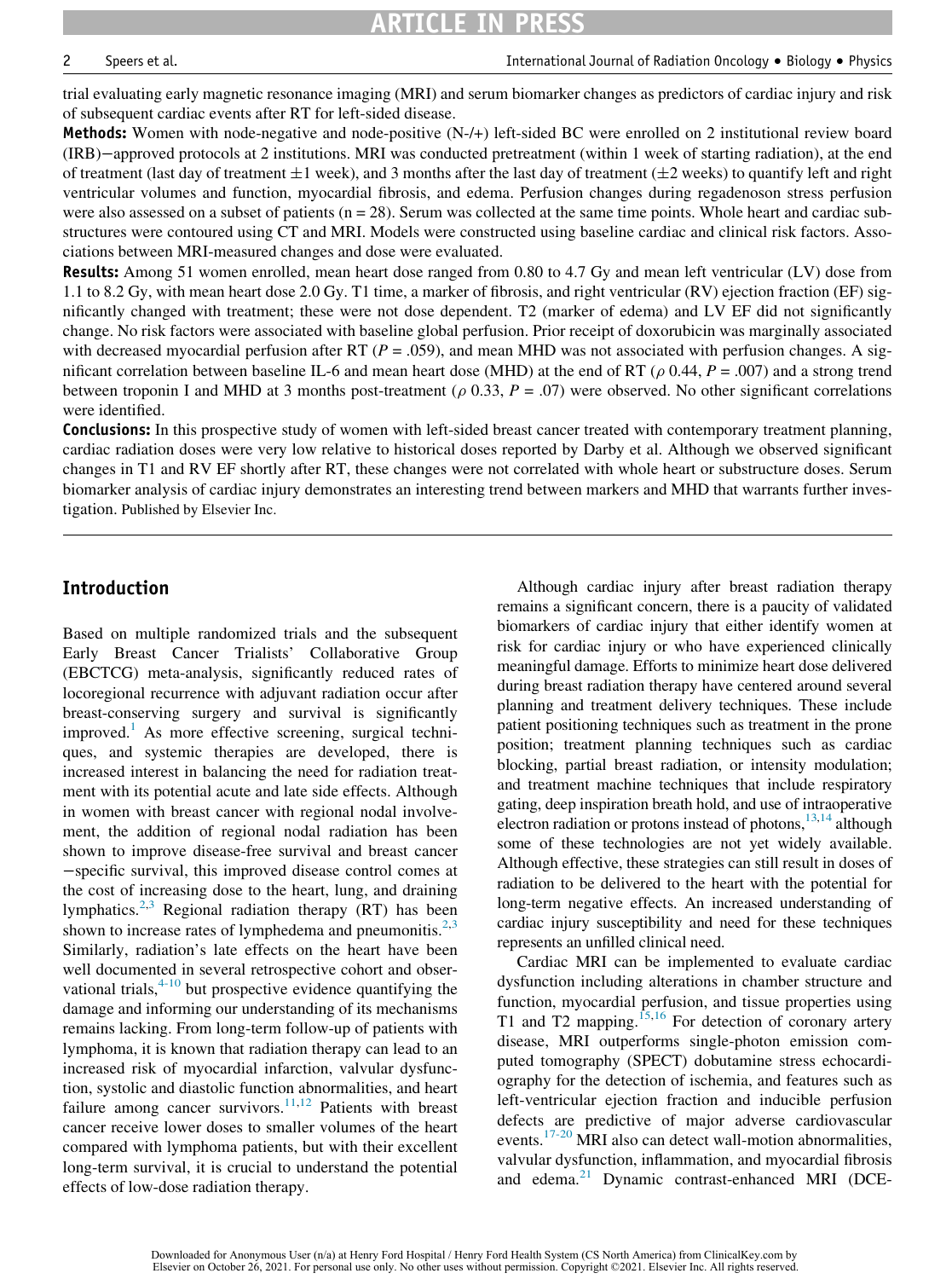#### Volume 00 - Number 00 -

MRI) during stress and rest can evaluate the combined effects of both microvascular and epicardial coronary artery disease.<sup>22</sup> Thus, cardiac MRI holds promise for early detection of subclinical cardiac abnormalities after radiation therapy and may potentially identify patients for aggressive intervention to prevent future cardiac events.

At present, various data exist on potential biomarkers of cardiac radiation exposure and damage, and these have not always been systematically assessed in a longitudinal fash-ion in patients undergoing breast radiotherapy.<sup>[23-28](#page-10-3)</sup> The potential use of imaging and blood-based biomarkers suggests that additional study in this area is warranted. Potential biomarker candidates have been identified based on other processes affecting heart function in a way similar to probable mechanisms of RT-related injury and may be of use as indicators of early cardiac injury in women undergoing breast radiation therapy. For fibrosis and left ventricular dysfunction, these include galectin-3 and NT-Pro brain natriuretic peptide. $29,30$  $29,30$  Other possibilities include for myocyte destruction, troponin, and for inflammation and oxidative stress, C-reactive protein, myeloperoxidase, and growth differentiation factor. $31$ 

To determine whether blood-based or imaging biomarkers are viable for the detection of early cardiac injury, we designed a prospective, single-arm, multi-institutional observational clinical study to assess early imaging with MRI and blood-based biomarkers of cardiac injury. We hypothesized that imaging and blood biomarkers of cardiac exposure might be used as a first step to identify patients at increased risk for cardiac effects. These patients could then be targeted for close monitoring and early intervention, potentially with medications such as statins or angiotensin-converting enzyme (ACE) inhibitors. Additionally, by characterizing a time-course and radiation dose-volume relationship, potentially real-time modifications might be made to RT field design for patients sensitive to RT effects. Identifying candidates could also enable prioritization of cardiac-sparing treatment planning and delivery techniques for future patients.

#### Materials and Methods

#### Clinical study

<span id="page-4-0"></span>Two institutional review board (IRB)−approved protocols for single-arm clinical studies were developed to identify blood and imaging biomarker changes with cardiac

exposure to radiation. The trial was registered with the National Institutes of Health national trials registry at clinicaltrials.gov with the trial IDs of NCT02494453 and NCT02496260. Patients who were to receive RT for leftsided breast cancer and who could undergo contrastenhanced MRIs were eligible. Patients were recruited at both institutions between July 2015 and March 2018, and 56 patients were accrued with 5 screening ineligible. [Figure 1](#page-4-0) summarizes the study timeline with all evaluated patients undergoing 3 MRIs (before RT, immediately post-RT, and 3 months post-RT) and blood draws at corresponding timepoints.

#### Radiation therapy

Conventional dose and fractionation was used for all patients (1.8-2.0 Gy/fraction) with total dose to 50 Gy with an optional boost allowed to 60 Gy in 2 Gy/fraction. No matched electron fields were allowed. All treatment was delivered with 3D conformal treatment planning (3DCRT) or intensity modulated radiation therapy (IMRT). Only photons were used for treatment with no use of protons.

#### MRI

Serial ECG-gated steady-state free precession MRI with a body coil was performed to quantify left and right ventricular volumes and function, precontrast quantitative T1- and T2-mapping to myocardial fibrosis and edema, and regadenoson stress perfusion. Motion correction for T1, T2, and dynamic perfusion imaging was performed inline during image reconstruction.[32](#page-10-7) Baseline MRI was performed after the completion of all chemotherapy. MRI imaging was performed using a standardized protocol on a designated Siemens 3T wide bore MRI scanner (Siemens Skyra, Siemens Medical Imaging, Erlangen, Germany) or a Philips 3T (Philips Ingenia, Philips Medical Systems, Cleveland, OH) wide bore MRI scanner. After image localization, ECGgated steady-state free precession images were obtained in short-axis, 2-chamber, 3-chamber, and 4-chamber views. T1 and T2 mapping were performed before the administration of contrast. Dynamic contrast enhancement imaging was performed during infusion of gadopentetate dimeglumine at rest and for a subset of patients imaged on the Siemens scanner, during regadenoson stress (0.4 mg). A dose of 75 mg of aminophylline was administered intravenously



Fig. 1. Overview of the clinical study. Abbreviations: MRI = magnetic resonance imaging; RT = radiation therapy.

Downloaded for Anonymous User (n/a) at Henry Ford Hospital / Henry Ford Health System (CS North America) from ClinicalKey.com by Elsevier on October 26, 2021. For personal use only. No other uses without permission. Copyright ©2021. Elsevier Inc. All rights reserved.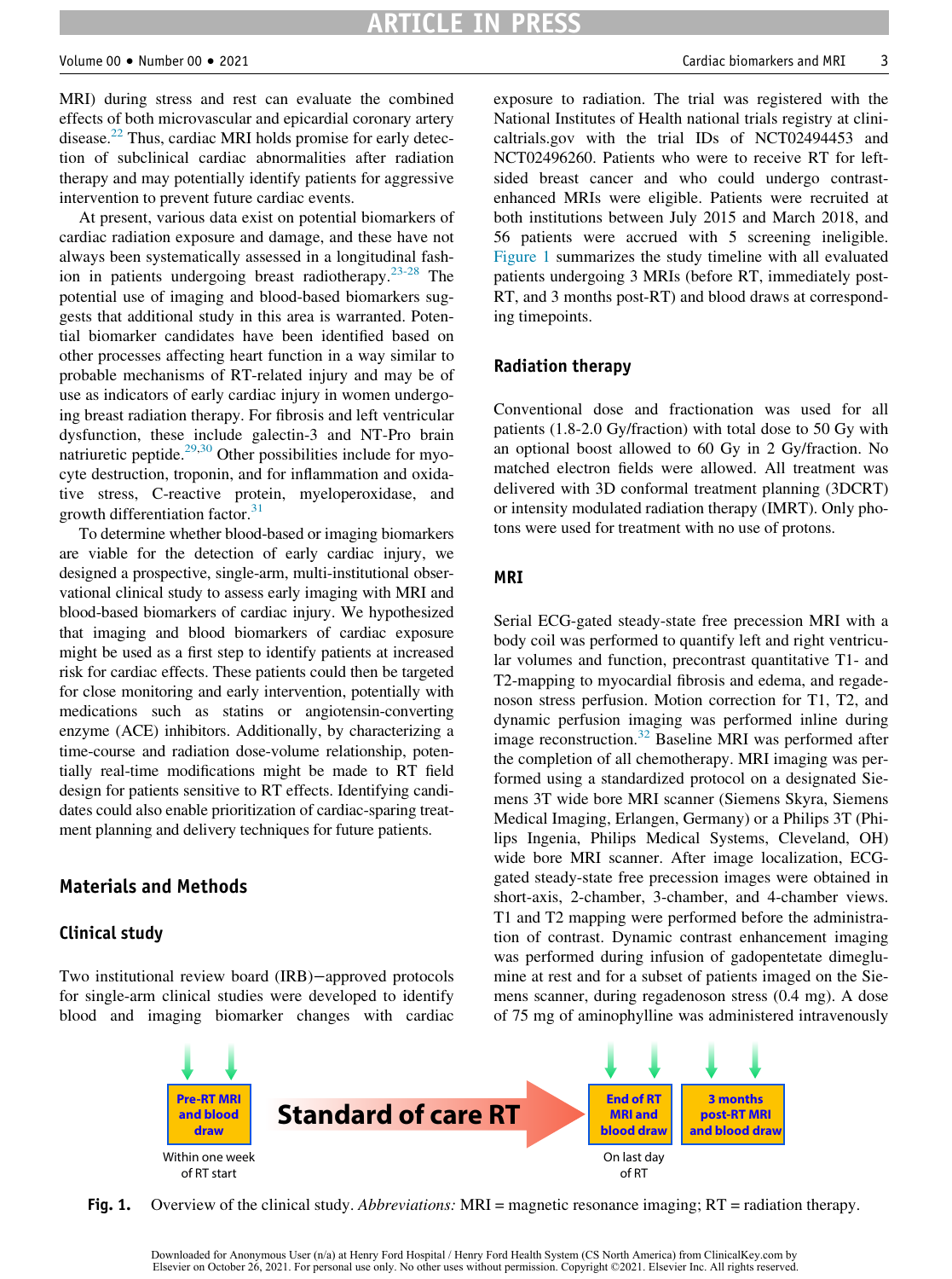after completion of stress perfusion imaging to reverse the effects of regadenoson. Axial phase contrast imaging at the level of the left pulmonary artery and double oblique longaxis steady-state free precession imaging of the aorta were performed for quantification of aortic pulse wave velocity. LV and RV volumes and ejection fraction were quantified by manually tracing motion corrected end-diastolic and end-systolic frames on short-axis images. T1 and T2 were quantified on motion-corrected short-axis images acquired at the basal, midventricular, and apical levels of the left ventricle. Circumferential strain was quantified from ECG-gated short-axis images using speckle tracking.<sup>[33](#page-10-8)</sup> Strain was quantified across all short-axis steady-state free precession slices and regional values computed globally and for regions of the left ventricle based on standard segmentation. Perfusion imaging was performed on 3 short-axis slices covering the base, mid, and apical left ventricle. Myocardial perfusion reserve index (MPRI) was computed globally and for regions of the left ventricle using standard segmentation. All MRI quantification was performed using a standard commercial digital imaging software tool for cardiac MRI (CMR42, Circle Cardiovascular Imaging, Calgary, Canada). Owing to known challenges with combining multivendor quantitative data, serial images were normalized such that subjects served as their own controls and the study site (ie, MRI vendor) was considered in subsequent analysis. MRI parameters assessed included myocardial precontrast T1, myocardial T2, left ventricular end-diastolic volume, left ventricular end-systolic volume, left ventricular ejection fraction, left ventricular mass, right ventricular end-diastolic volume, right ventricular end-systolic volume, right ventricular ejection fraction, myocardial perfusion reserve index (global), myocardial perfusion reserve index (anterior), left ventricular circumferential strain, quantitative T1 and T2 mapping, aortic pulse wave velocity, and, in a subset, stress myocardial perfusion reserve [\(Supplemental Fig. E1](#page-9-10)).

#### Blood biomarkers

The following serum markers (high-sensitivity cardiac troponin I [cTnI; Singulex Erenna Immunoassay], endothelin 1 [ET-1; Singulex ELISA], interleukin 6 [IL-6; Singulex ELISA], high-sensitivity C-reactive protein [hsCRP; Singulex ELISA], cholesterol, high-density lipoprotein [HDL], low-density lipoprotein [LDL], triglycerides [Trig], and Nterminal pro B-type natriuretic peptide [NT pro-BNP; Singulex ELISA]) were collected for evaluation. Blood samples were collected at the same time points (pretreatment baseline, end of radiation treatment, and 3 months postradiation treatment) for all patients.

#### Heart dose and contouring

The whole heart and cardiac substructures were contoured on the CT scan using a coregistered cardiac MR to

4 Speers et al. International Journal of Radiation Oncology - Biology - Physics

supplement the information. Guidance of heart contouring was added by published heart atlases as well as the RTOG Atlas for Organs at Risk for Thoracic  $RT^{34,35}$  $RT^{34,35}$  $RT^{34,35}$  $RT^{34,35}$  All contours were reviewed by radiation oncology attendings and edited for consistency. Cardiac substructures were contoured using MRI registered to CT scans and dose to the whole heart and cardiac substructures was calculated [\(Supplemental Fig. E2\)](#page-9-10). For each patient, a rigid registration was performed for the T2 MR data sets to the CT simulation data set to enable contouring of substructures. The initial registration focused on the boundaries between the heart and other tissues. Then, the registration was biased toward the left ventricle region to account for proximity to the dose distribution and the regions of interest for the dosimetric evaluation. This methodology is consistent with that in American Association of Physicists in Medicine Task Group  $132<sup>36</sup>$  $132<sup>36</sup>$  $132<sup>36</sup>$  Scan segmentation was performed initially by a single trained radiation therapist with all tracings individually reviewed and adjusted by a single core cardiovascular training statement level 3−trained cardiologist with 13 years of cardiac MRI experience. All processing was consistent with Society for Cardiovascular Magnetic Resonance recommendations.  $37$  The following dose metrics were extracted and evaluated: whole heart maximum, mean, V50 Gy, V30 Gy, and V5 Gy, and total left ventricle (LV), anterior LV, inferior LV, lateral LV, and septal LV were extracted and evaluated for associations with MRI endpoints.

### Statistical analysis

Univariable regression models were fit to assess for correlation of baseline clinical factors and baseline imaging biomarkers. Longitudinal regression models were fit to test whether mean values of imaging biomarkers changed from baseline to end of treatment or 3-month timepoint. The impact of RT heart dose on change from baseline in imaging biomarkers was assessed using longitudinal regression models including patient level random intercepts to account for within patient between time correlation. These models also adjusted for doxorubicin by including it as a covariate. Associations between blood biomarkers and radiation dose were assessed using Pearson correlation coefficients with separate estimates obtained at each timepoint (baseline, post-treatment, or 3-month). The P values shown in tables are nominal P values, but the Benjamini-Hochberg method was implemented to address multiple testing between biomarkers and mean heart dose to control the false discovery rate (FDR) at 0.10. No FDR correction was used when assessing correlation among biomarkers. No imputation was performed for missing data. Statistical significance was defined as a 2-sided P value  $\lt$ .05, although given the early stage of this research, we also note potentially interesting findings with  $P$  values  $\lt$ .10. All analysis was performed using the R statistical package.

Downloaded for Anonymous User (n/a) at Henry Ford Hospital / Henry Ford Health System (CS North America) from ClinicalKey.com by Elsevier on October 26, 2021. For personal use only. No other uses without permission. Copyright ©2021. Elsevier Inc. All rights reserved.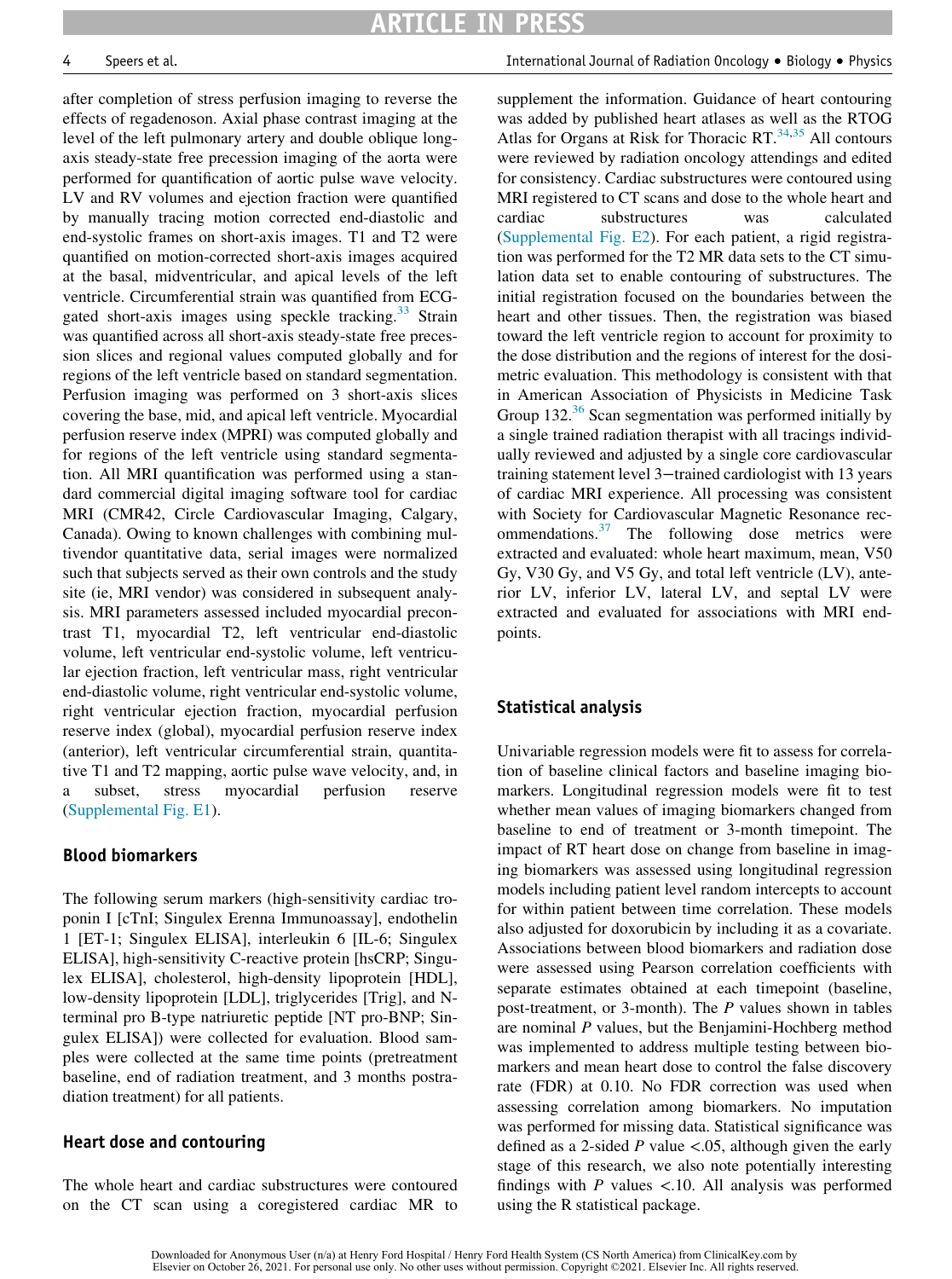## ARTICLE IN PRESS

<span id="page-6-0"></span>

|                     | <b>Table 1</b> Demographics of the patients included in the trials |  |  |  |
|---------------------|--------------------------------------------------------------------|--|--|--|
| $(N = 51$ patients) |                                                                    |  |  |  |

| Patient characteristics            | Mean (range)        |
|------------------------------------|---------------------|
| Age                                | 56.8 (28-74)        |
| Body mass index                    | $32.0(20.3-48.7)$   |
|                                    | Number (percentage) |
| Underlying coronary artery disease | 4/51(8%)            |
| Underlying cardiac risk factors*   | 24/51 (47%)         |
| Smoking (current)                  | 17/51 (33%)         |
| History of adriamycin              | 13/51 (25%)         |
| African American                   | 24/51 (47%)         |
| Caucasian                          | 26/51 (51%)         |
| Asian                              | 1/51(2%)            |
| sk.                                |                     |

<span id="page-6-1"></span>Underlying cardiac risk factors (hypertension, hyperlipidemia, or type 2 diabetes).

#### Results

#### Patient characteristics

Between and June 2015 and July 2017, 51 women with leftsided breast cancer from 2 institutions were enrolled with clinical and relevant cardiac-related demographic information summarized in [Table 1](#page-6-0). As anthracycline receipt was part of the chemotherapy regimen for almost all women receiving chemotherapy (12/13 women), anthracycline receipt was listed as representative in the table. Similarly, as only 1 woman received anti-HER2 therapy, this is not included in the table. As part of the study, pretreatment blood draws and MRI before the initiation of treatment were performed, as well as immediately at the end of the radiation therapy course of treatment and again 3 months after treatment completion ([Fig. 1\)](#page-4-0).

#### Heart dose

In this cohort, the mean heart dose (MHD) for all patients was 2.0 Gy with a range of 0.80 to 4.69 Gy [\(Supplemental Fig. E3\)](#page-9-10). The mean LV dose was 3.0 Gy with a range of LV 1.10 to 8.2 Gy ([Supplemental Table](#page-9-10) [E1\)](#page-9-10). The average whole heart maximum dose (to  $0.1 \text{ cm}^3$ ) ranged from 7.2 to 58.6 Gy with an average maximum dose of 29.8 Gy. Additional heart dose metrics used in the analysis (V50, V30, V5, and anterior, inferior, lateral, and septal LV doses) are shown in [Supplemental Table E1](#page-9-10).

#### Clinical factors and influence on MRI features at baseline

The analysis of associations among baseline clinical factors (age, underlying coronary artery disease [CAD], cardiac risk, smoking, body mass index [BMI], and doxorubicin) and MRI metrics performed at baseline, end of treatment, and 3 months post-treatment did not reveal any significant

associations between clinical factors and MRI changes [\(Supplemental Table E2](#page-9-10)). Additional analysis in which patient and clinical characteristics of age, cardiac risk, underlying CAD, smoking status, BMI, use of doxorubicin, and treatment site were modeled for associations with baseline measures of T1, right ventricular ejection fraction (RVEF), global myocardial perfusion reserve index (MPRI), or MPRI on the anterior wall also demonstrated no significant associations, although there was a trend for baseline MPRI anterior wall measurements  $(P = .07)$  with BMI that might become significant in a larger study.

#### MRI changes after treatment

Example MRI parameters assessed included left and right ventricular volumes and ejection fractions, left ventricular circumferential strain, quantitative T1 and T2 mapping, aortic pulse wave velocity, and, in a subset of patients, stress myocardial perfusion reserve as shown in [Supplemental Figure E1.](#page-9-10) On average a decrease in the T1 measure post-treatment compared with baseline was observed at both post-treatment scan time points (immediately at the end of treatment,  $-20$ ,  $P = .022$  and at 3 months,  $-23$ ,  $P < .001$ ). A decrease in the apical T1 signal at both the end of treatment  $(-22.29, P = .008)$  and the 3-month time point  $(-16.09, P = .04)$  was also observed. In addition, a significant decrease in RVEF was seen at the end of treatment ( $-4.63$ ,  $P = .003$ ); it was, however, no longer significant at the 3-month time point  $(-1.02, P = .35)$ . On average, all other MRI endpoints (T2, LVEF, MPRI, and MPRI anterior wall) did not significantly change between baseline and post-treatment [\(Supplemental Table E3](#page-9-10)).

Associations among dose and age, CAD, cardiac risk, smoking, BMI, and doxorubicin receipt (strong trend in the baseline modeling) were then evaluated with changes in MRI measurements (T1, RVEF, MPRI, and MPRI anterior wall) ([Supplemental Table E4\)](#page-9-10). In this case, dose was considered either to the whole heart (as measured by mean heart dose) or to the left ventricle (as measured by mean dose to the left ventricle). Across all models there was no significant dose effect seen with any of the MRI measurements. This was true for dose defined as either mean dose to the entire heart or dose to the left ventricle. This was also true when considering whole heart maximum, mean, V50 Gy, V30 Gy, and V5 Gy, and total LV, anterior LV, inferior LV, lateral LV, and septal LV doses as there were no associations with MRI changes. The only variable that showed a strong trend with the MRI measurements across these MRI measurements was receipt of doxorubicin with outcome of change in MPRI (decreased perfusion,  $P = .06$ ). Mean heart dose and mean left ventricle doses had no significant dose effect seen with any of the MRI measurements across all models tested ([Supplemental Table E4\)](#page-9-10).

Downloaded for Anonymous User (n/a) at Henry Ford Hospital / Henry Ford Health System (CS North America) from ClinicalKey.com by Elsevier on October 26, 2021. For personal use only. No other uses without permission. Copyright ©2021. Elsevier Inc. All rights reserved.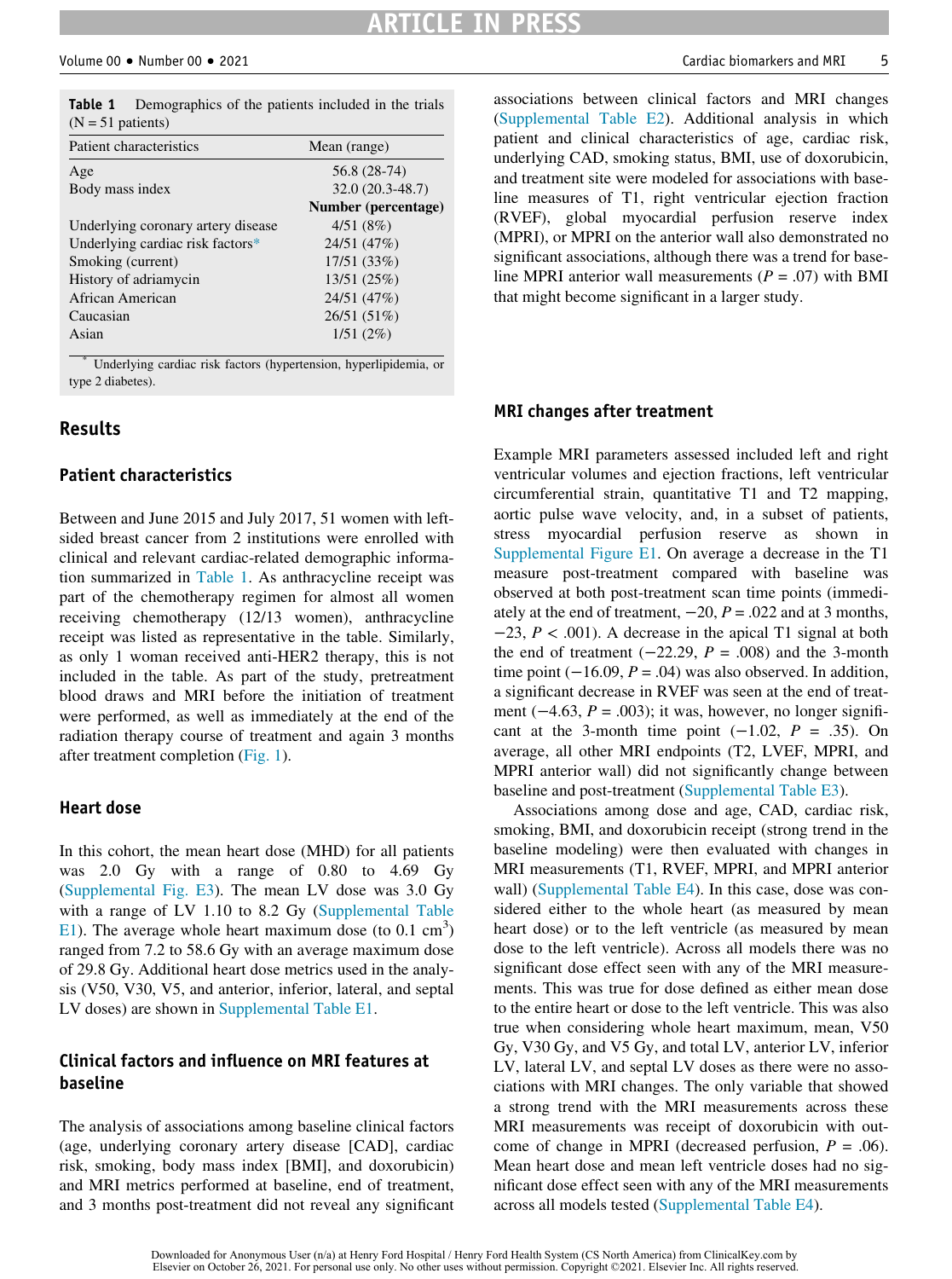# ARTICLE IN PRESS

#### <span id="page-7-0"></span>Table 2 Baseline biomarkers

|                       | n  | Mean   | SD.    | Median | Minimum | Maximum |
|-----------------------|----|--------|--------|--------|---------|---------|
| cTnI, pg/mL           | 41 | 3.13   | 4.57   | 1.00   | 0.20    | 18.10   |
| $ET-1$ , $pg/mL$      | 41 | 2.39   | 0.95   | 2.10   | 1.40    | 5.20    |
| IL-6, $pg/mL$         | 41 | 2.66   | 2.37   | 1.90   | 0.20    | 10.80   |
| $h$ sCRP, mg/L        | 38 | 4.42   | 3.97   | 3.06   | 0.15    | 14.90   |
| $CHOL$ , mg/dL        | 38 | 200.26 | 52.42  | 196.50 | 73.00   | 395.00  |
| $HDL$ mg/d $L$        | 38 | 51.26  | 17.72  | 51.00  | 24.00   | 91.00   |
| TRIG, mg/dL           | 38 | 136.53 | 71.85  | 121.00 | 60.00   | 414.00  |
| $NT$ pro-BNP, $pg/mL$ | 38 | 98.38  | 112.86 | 63.70  | 8.13    | 539.50  |
| $LDL$ , mg/d $L$      | 38 | 124.55 | 49.41  | 119.00 | 27.00   | 315.00  |

Biomarkers below the lower limit of detection (LLD) are included as LLD/2.

Abbreviations: CHOL = cholesterol; cTnI = cardiac troponin I; ET-1 = endothelin 1; HDL = high-density lipoprotein; hsCRP = high-sensitivity C-reactive protein; IL-6 = interleukin-6; LDL = low-density lipoprotein; NT pro-BNP = N-terminal pro B-type natriuretic peptide; TRIG = triglycerides.

<span id="page-7-1"></span>

| Table 3<br>biomarkers | Pearson correlation coefficients |         | $\rho$ for baseline |
|-----------------------|----------------------------------|---------|---------------------|
| Biomarker 1           | Biomarker 2                      | $\rho$  | P value             |
| $CHOL$ , mg/dL        | $LDL$ , mg/d $L$                 | 0.95    | $-.001$             |
| $ET-1$ , pg/mL        | $h$ s $CRP, mg/L$                | 0.41    | .011                |
| $ET-1$ , pg/mL        | $NT$ pro-BNP, $pg/mL$            | 0.42.   | .008                |
| $ET-1$ , pg/mL        | TRIG, mg/dL                      | 0.44    | .005                |
| $HDL$ , mg/d $L$      | TRIG, mg/dL                      | $-0.49$ | .002                |
| $h$ sCRP, mg/L        | $HDL$ , mg/d $L$                 | $-0.50$ | .001                |
| IL-6, $pg/mL$         | $HDL$ , mg/d $L$                 | $-0.32$ | .048                |
| IL-6, $pg/mL$         | $h$ s $CRP, mg/L$                | 0.45    | .005                |
| IL-6, $pg/mL$         | NT pro-BNP, pg/mL                | 0.45    | .004                |

Abbreviations: CHOL = cholesterol; ET-1 = endothelin 1;  $HDL = high-density lipoprotein;  $hscRP = high-sensitive$  C-reactive$ protein; IL-6 = interleukin-6; LDL = low-density lipoprotein; NT pro-BNP = N-terminal pro B-type natriuretic peptide; TRIG = triglycerides.

Only pairs with significant correlation ( $P < .05$ ) are shown.

<span id="page-7-3"></span><span id="page-7-2"></span>**Table 4** Pearson correlation coefficients  $\rho$  between biomarkers (post-treatment absolute value) and mean heart dose

| manters (post a calment associate value) and mean nearl dose |                        |         |           |  |  |
|--------------------------------------------------------------|------------------------|---------|-----------|--|--|
| Biomarker                                                    | Mean heart dose        | $\rho$  | $P$ value |  |  |
| $CHOL$ , mg/dL                                               | Mean heart dose        | $-0.18$ | .285      |  |  |
| cTnI, pg/mL                                                  | Mean heart dose        | 0.27    | .106      |  |  |
| $ET-1$ , pg/mL                                               | Mean heart dose        | 0.17    | .310      |  |  |
| HDL, mg/dL                                                   | Mean heart dose        | $-0.10$ | .548      |  |  |
| $h$ s $CRP, mg/L$                                            | Mean heart dose        | $-0.02$ | .889      |  |  |
| $IL-6$ , pg/m $L$                                            | <b>Mean heart dose</b> | 0.44    | $.007*$   |  |  |
| $LDL$ , mg/d $L$                                             | Mean heart dose        | $-0.22$ | .196      |  |  |
| NT pro-BNP, pg/mL                                            | Mean heart dose        | 0.26    | .122      |  |  |
| TRIG, mg/dL                                                  | Mean heart dose        | 0.11    | .515      |  |  |
|                                                              |                        |         |           |  |  |

Abbreviations:  $CHOL =$  cholesterol;  $cTnI =$  cardiac troponin I; ET- $1 =$  endothelin 1; HDL = high-density lipoprotein; hsCRP = high-sensitivity C-reactive protein;  $IL-6 = interleukin-6$ ;  $LDL = low-density lipo$ protein; NT pro-BNP = N-terminal pro B-type natriuretic peptide; TRIG = triglycerides.

<span id="page-7-5"></span><span id="page-7-4"></span>Boldface indicates  $P$  value  $\lt$  .05  $*$  Indicates significance at a false discovery rate = 0.10.

#### Blood biomarkers of cardiac injury

[Table 2](#page-7-0) presents baseline levels of cTnl, ET-1, IL-6, hsCRP, cholesterol, HDL, LDL, Trig, and NT pro-BNP. There was a significant correlation among baseline levels of several of the biomarkers including cholesterol and LDL, ET-1, and hsCRP, NT pro-BNP and triglycerides, HDL and triglycerides, hsCRP and HDL, and IL-6 and HDL, hsCRP, and NT pro-BNP, as noted in [Table 3](#page-7-1). This significance persisted for multiple biomarkers at the end of treatment and at the 3-month post-treatment time points [\(Supplemental](#page-9-10) [Tables E5, E6\)](#page-9-10). At the completion of treatment, a significant positive correlation existed between MHD and IL-6 levels ( $\rho$  0.44, P = .007) but not with any of the other serum-based markers ([Table 4](#page-7-2)). Of note, this correlation between MHD and IL-6 levels was not maintained at the 3 month time point. Likewise, at 3 months post-treatment, a strong trend existed between mean heart dose and cardiac troponin I (cTnI) ( $\rho$  0.33, P = .07) but none of the other serum markers ([Table 5\)](#page-7-3). There was a strong, although not significant, positive trend between mean heart dose and

**Table 5** Pearson correlation coefficients  $\rho$  between biomarkers (3-month absolute value) and mean heart dose

| P value |
|---------|
| .251    |
| $.073*$ |
| .110    |
| .166    |
| .923    |
| .835    |
| .320    |
| .734    |
| .322    |
|         |

Abbreviations:  $CHOL =$  cholesterol;  $cTnI =$  cardiac troponin I; ET- $1 =$  endothelin 1; HDL = high-density lipoprotein; hsCRP = high-sensitivity C-reactive protein;  $IL-6 = interleukin-6$ ;  $LDL = low-density lipo$ protein; NT pro-BNP = N-terminal pro B-type natriuretic peptide; TRIG = triglycerides.

Boldface indicates  $P$  value  $\lt$  .05  $*$  Indicates significance at a false discovery rate = 0.10.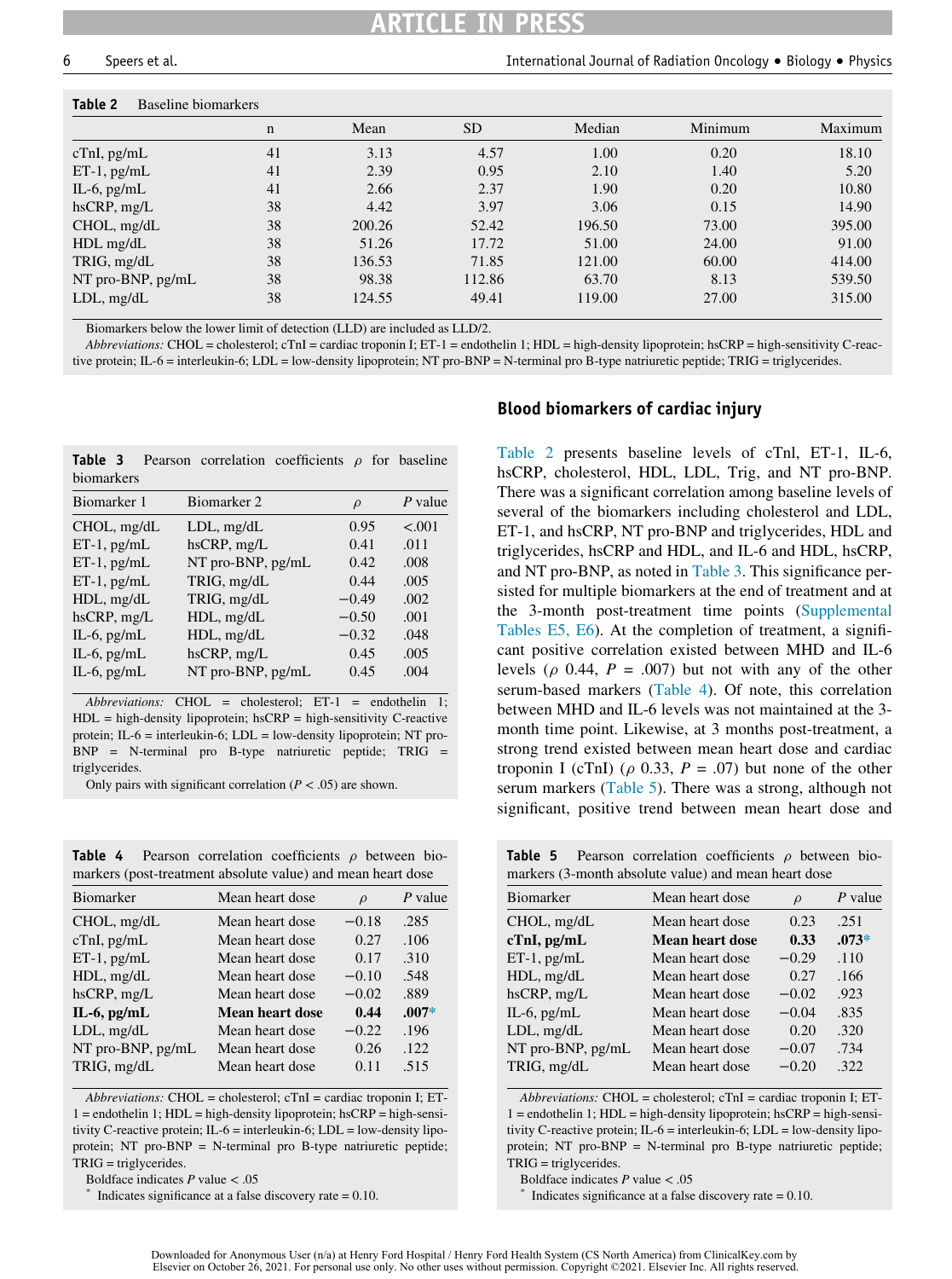markers of cardiac injury at the end of radiation treatment, specifically cTnI and NT pro-BNP ([Table 4\)](#page-7-2). Similarly, at 3 months postradiation, there was an inverse correlation between mean heart dose and ET-1, in addition to the strong trend toward positive correlation of MHD and cTnI at that time point ([Table 5\)](#page-7-3). Correlation matrices and scatter plots for biomarkers at baseline, at 3 months, and the change between them are included in [Supplemental Figures E4 to](#page-9-10) [E6.](#page-9-10)

#### Discussion

In this prospective multi-institutional study of 51 patients with left-sided breast cancer undergoing radiation therapy, we found that heart doses were very low relative to historical doses reported by Darby et al, with a mean heart dose of 2.0 Gy. Assessment of early MRI changes after radiation therapy demonstrated that T1 time, a marker of fibrosis, shortened significantly and RV ejection fraction decreased significantly after treatment, but these changes were not dose dependent. T2 mapping, a marker of edema, and LVEF did not significantly change. No risk factors were associated with baseline global perfusion, although lower baseline anterior perfusion trended with higher baseline BMI ( $P = .07$ ). Additionally, prior receipt of doxorubicin was borderline significantly associated with changes in cardiac perfusion after RT (decreased perfusion,  $P = .06$ ), and MHD was not associated with perfusion changes. IL-6 levels significantly increased as a function of MHD immediately at the end of treatment, and there was a persistent positive correlation that trended toward significance for cardiac troponin I both at the end of treatment and at the 3 month time point. These data suggest that modern conventional MRI analysis tools and serum biomarkers may not be sufficiently sensitive to identify significant changes to the heart or circulating biomarkers and suggest that such injury may not occur with these low doses of radiation during the timeframe studied, though long-term cardiac outcomes are not yet available from this cohort.

This study builds on an extensive body of literature evaluating various imaging techniques to detect cardiac injury after breast radiation. Heggemann et al recently reported largely similar findings in a 49-patient prospective cohort study in which patients treated with 3-dimensional conformal radiation therapy (3DCRT) or IMRT showed transient decreases in EF with reduction in mitral and tricuspid annular plane systolic excursion, though this reduction was still within the normal range.<sup>[38](#page-10-13)</sup> The authors concluded that at least within 24 months of breast radiation therapy, only subclinical cardiac changes were observed in patients treated with 3DCRT or IMRT. Likewise, Bergom et al recently noted that in 20 patients with node-positive breast cancer treated with anthracycline-based chemotherapy and 3DCRT, cardiac magnetic resonance (CMR) had no clinically abnormal CMR findings at a median follow-up time of 8.3 years.[39](#page-10-14) Finally, Clasen et al recently found in a prospective longitudinal study of 86 patients with breast cancer treated with photon or proton radiation therapy that there are modest subclinical changes in measures of cardiac function in the short-term (LVEF and longitudinal strain) with no changes in circumferential strain or diastolic function. $40$  In keeping with the results presented here, these and other studies suggest that current conventional imagingbased approaches may not be sensitive enough to detect clinically relevant cardiac dysfunction when cardiac radiation doses are kept low with modern treatment planning.

Interestingly, there was a trend between cardiac troponin 1 at end of treatment and at 3 months' post-treatment with the mean heart dose, although this did not reach statistical significance. This possibly suggests that myocardial injury may be occurring even in range of the very low heart doses in this study. A statistically significant relationship was noted between mean heart dose and IL-6, a marker of acute inflammation. This cytokine has complex effects in chronic and acute exposures that range from protective to proatherogenic. $41$  These significant correlations even in a small number of patients with low doses of radiation to the heart in the present study suggest that further evaluation of these markers is warranted. IL-6 is a marker of inflammation that can be elevated in a variety of cardiac conditions including after radiation treatment.<sup>[42](#page-10-17)[,43](#page-10-18)</sup> The role of IL-6 and possibly troponin I elevation warrants further investigation and if validated in additional studies, they may be of interest as biomarkers of cardiac injury after radiation. This may have clinically meaningful implications and could be part of a risk-stratified approach to patient monitoring after radiation. These biomarkers may identify the patients most at risk for effects to the heart and may also identify those patients most likely to benefit from more aggressive cardiac monitoring in the months and years after the completion of radiation therapy. If they begin to increase even during the course of radiation therapy administration, they might also be incorporated into personalized radiation treatment planning and dose adjustments; these would be worthy avenues of further research.

In addition to seeing no dose effect based on mean heart dose in this study, no significant effect was observed of dose to any of the cardiac substructures on the MRI or blood-based biomarkers we evaluated. Indeed, evidence for substructure importance for cardiac injury remains hypothesized but unconfirmed. There is some evidence that dose to subsegments of the left ventricle and coronary artery have been associated with more frequent cardiac injury, albeit with doses to these substructures that were much higher than seen in our study. $44-46$  Accurate and consistent delineation of cardiac substructures remains a challenge and may explain this lack of significance, although cardiac MRI information improves the ability to accurately contour these substructures and was used in this study. $47$  Perhaps more likely, the very low doses delivered to the heart seen in this study may indeed be below the threshold required to demonstrate changes on MRI, even using modern sequences and approaches.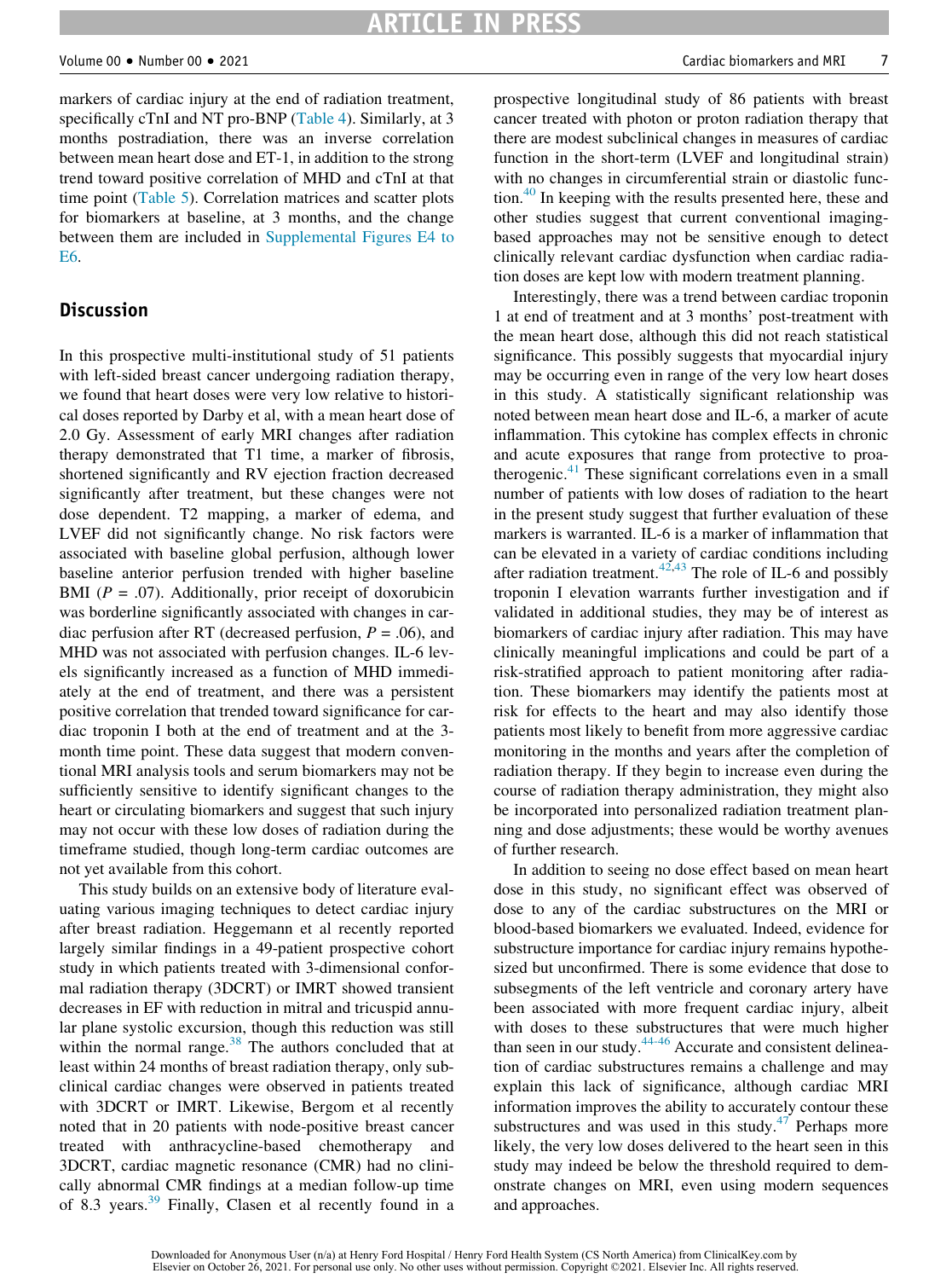A number of limitations need to be considered when interpreting the conclusions of this study. Foremost among them is the limited sample size included. Although significant associations were noted even in this small cohort, several MRI and biomarker parameters showed a trend toward significance that perhaps would be more readily discerned in a larger cohort of patients. This limited patient number constrains the ability to detect smaller yet still clinically relevant changes that may be detected by cardiac MRI or serum-based biomarkers as has been reported by other groups. Referral bias is also a concern as patients had to consent to be part of the study, and thus may not be a true representation of the entire population. Most of the cohort were Caucasian or African American women, with little representation of Asian or Hispanic populations. Also, the very low mean heart doses suggest that in an era of modern radiation treatment planning in which MHD is strictly limited during treatment planning, heart dose from breast radiation can be effectively minimized, and thus may mitigate negative cardiac effects that would have been seen in patients treated more than 5 to 10 years ago. Finally, there was limited follow-up in this study (3 months), and it is unclear whether negative cardiac effects of radiation would become more apparent with longer follow-up, an issue that will need to be addressed in subsequent studies.

<span id="page-9-10"></span><span id="page-9-3"></span><span id="page-9-2"></span><span id="page-9-1"></span><span id="page-9-0"></span>Because cardiac toxicity constitutes a meaningful late effect for patients who receive radiation therapy for breast cancer, clinical decision-making at the time of treatment is complex. Tradeoffs must be made with inadequate information, including the extent to which to prioritize the dosimetric coverage of treatment targets to ensure tumor control versus limiting the dose that may be received by the heart. Studies such as the one by Darby et al suggest cardiac toxicity might occur even with low doses of radiation, basing their modeling of the dose-response relationship on comparisons of modeled patients treated with older treatment techniques.<sup>[4](#page-9-3)</sup> The doses were only estimated, however, using a single CT scan of a woman of typical body habitus. Our study is hypothesis generating and contributes complementary data from a more modern data set in which doses overall are much lower, and individual patient doses can definitively be identified. Such findings together may be helpful in identifying patients who may need aggressive cardiac monitoring owing to a higher risk of a cardiac event. The current work seeks to build on existing cardiac dose studies by determining whether imaging or blood biomarkers might further help to identify which patients are at highest risk in the current era in which radiation doses are overall considerably lower than in historical studies. Because the use of MR techniques at 3 time points in this study was not more effective than an analysis of bloodbased biomarkers, our findings point to the latter as a more promising possibility of a cost-effective biomarker assessment in this context given the lower cost, broader availability, and greater convenience.

<span id="page-9-9"></span><span id="page-9-8"></span><span id="page-9-7"></span><span id="page-9-6"></span><span id="page-9-5"></span><span id="page-9-4"></span>In conclusion, in this left-sided breast cancer cohort, our data showed no significant correlation between radiation

8 Speers et al. International Journal of Radiation Oncology - Biology - Physics

dose and either changes on sequential MRI scans or the majority of serum biomarkers studied. A correlation, however, was identified between mean heart dose and 2 promising possible serum biomarkers that merits further investigation: IL-6 and troponin I. Future studies should seek to validate these observations. If these findings are verified in a larger sample, they could have substantial clinical implications, ranging from refinements in radiation planning and delivery in the treatment of early-stage breast cancer to better targeted supportive care and studies of potential early pharmacologic intervention.

#### References

- 1. [Early Breast Cancer Trialists](http://refhub.elsevier.com/S0360-3016(21)02732-2/sbref0001)' [Collaborative Group \(EBCTCG\)Darby](http://refhub.elsevier.com/S0360-3016(21)02732-2/sbref0001) [S, McGale P, Correa C, et al. Effect of radiotherapy after breast-con](http://refhub.elsevier.com/S0360-3016(21)02732-2/sbref0001)[serving surgery on 10-year recurrence and 15-year breast cancer](http://refhub.elsevier.com/S0360-3016(21)02732-2/sbref0001) [death: Meta-analysis of individual patient data for 10 801 women in](http://refhub.elsevier.com/S0360-3016(21)02732-2/sbref0001) 17 randomised trials. Lancet [2011;378:1707–1716.](http://refhub.elsevier.com/S0360-3016(21)02732-2/sbref0001)
- 2. [Poortmans PM, Collette S, Kirkove C, et al. Internal mammary and](http://refhub.elsevier.com/S0360-3016(21)02732-2/sbref0002) [medial supraclavicular irradiation in breast cancer.](http://refhub.elsevier.com/S0360-3016(21)02732-2/sbref0002) N Engl J Med [2015;373:317–327.](http://refhub.elsevier.com/S0360-3016(21)02732-2/sbref0002)
- 3. [Whelan TJ, Olivotto IA, Parulekar WR, et al. Regional nodal irradia](http://refhub.elsevier.com/S0360-3016(21)02732-2/sbref0003)[tion in early-stage breast cancer.](http://refhub.elsevier.com/S0360-3016(21)02732-2/sbref0003) N Engl J Med 2015;373:307–316.
- 4. [Darby SC, Ewertz M, McGale P, et al. Risk of ischemic heart disease](http://refhub.elsevier.com/S0360-3016(21)02732-2/sbref0004) [in women after radiotherapy for breast cancer.](http://refhub.elsevier.com/S0360-3016(21)02732-2/sbref0004) N Engl J Med [2013;368:987–998.](http://refhub.elsevier.com/S0360-3016(21)02732-2/sbref0004)
- 5. [Little MP, Zablotska LB, Lipshultz SE. Ischemic heart disease after](http://refhub.elsevier.com/S0360-3016(21)02732-2/sbref0005) [breast cancer radiotherapy.](http://refhub.elsevier.com/S0360-3016(21)02732-2/sbref0005) N Engl J Med 2013;368:2523–2524.
- 6. [Taylor C, Correa C, Duane FK, et al. Estimating the risks of breast](http://refhub.elsevier.com/S0360-3016(21)02732-2/sbref0006) [cancer radiotherapy: Evidence from modern radiation doses to the](http://refhub.elsevier.com/S0360-3016(21)02732-2/sbref0006) [lungs and heart and from previous randomized trials.](http://refhub.elsevier.com/S0360-3016(21)02732-2/sbref0006) J Clin Oncol [2017;35:1641–1649.](http://refhub.elsevier.com/S0360-3016(21)02732-2/sbref0006)
- 7. [Henson KE, McGale P, Taylor C, Darby SC. Radiation-related mortal](http://refhub.elsevier.com/S0360-3016(21)02732-2/sbref0007)[ity from heart disease and lung cancer more than 20 years after radio](http://refhub.elsevier.com/S0360-3016(21)02732-2/sbref0007)[therapy for breast cancer.](http://refhub.elsevier.com/S0360-3016(21)02732-2/sbref0007) Br J Cancer 2013;108:179-182.
- 8. [Sardar P, Kundu A, Chatterjee S, et al. Long-term cardiovascular mor](http://refhub.elsevier.com/S0360-3016(21)02732-2/sbref0008)[tality after radiotherapy for breast cancer: A systematic review and](http://refhub.elsevier.com/S0360-3016(21)02732-2/sbref0008) meta-analysis. Clin Cardiol [2017;40:73–81.](http://refhub.elsevier.com/S0360-3016(21)02732-2/sbref0008)
- 9. [Harris EE, Correa C, Hwang WT, et al. Late cardiac mortality and](http://refhub.elsevier.com/S0360-3016(21)02732-2/sbref0009) [morbidity in early-stage breast cancer patients after breast-conserva](http://refhub.elsevier.com/S0360-3016(21)02732-2/sbref0009)tion treatment. J Clin Oncol [2006;24:4100–4106.](http://refhub.elsevier.com/S0360-3016(21)02732-2/sbref0009)
- 10. [Marks LB, Yu X, Prosnitz RG, et al. The incidence and functional](http://refhub.elsevier.com/S0360-3016(21)02732-2/sbref0010) [consequences of RT-associated cardiac perfusion defects.](http://refhub.elsevier.com/S0360-3016(21)02732-2/sbref0010) Int J Radiat Oncol Biol Phys [2005;63:214–223.](http://refhub.elsevier.com/S0360-3016(21)02732-2/sbref0010)
- 11. [van Leeuwen FE, Ng AK. Long-term risk of second malignancy and](http://refhub.elsevier.com/S0360-3016(21)02732-2/sbref0011) [cardiovascular disease after Hodgkin lymphoma treatment.](http://refhub.elsevier.com/S0360-3016(21)02732-2/sbref0011) Hematol[ogy Am Soc Hematol Educ Program](http://refhub.elsevier.com/S0360-3016(21)02732-2/sbref0011) 2016;2016:323–330.
- 12. [van Nimwegen FA, Schaapveld M, Janus CP, et al. Cardiovascular](http://refhub.elsevier.com/S0360-3016(21)02732-2/sbref0012) [disease after Hodgkin lymphoma treatment: 40-year disease risk.](http://refhub.elsevier.com/S0360-3016(21)02732-2/sbref0012) JAMA Intern Med [2015;175:1007–1017.](http://refhub.elsevier.com/S0360-3016(21)02732-2/sbref0012)
- 13. [Beck RE, Kim L, Yue NJ, Haffty BG, Khan AJ, Goyal S. Treatment](http://refhub.elsevier.com/S0360-3016(21)02732-2/sbref0013) [techniques to reduce cardiac irradiation for breast cancer patients](http://refhub.elsevier.com/S0360-3016(21)02732-2/sbref0013) [treated with breast-conserving surgery and radiation therapy: A](http://refhub.elsevier.com/S0360-3016(21)02732-2/sbref0013) review. [Front Oncol](http://refhub.elsevier.com/S0360-3016(21)02732-2/sbref0013) 2014;4:327.
- 14. [Shah C, Badiyan S, Berry S, et al. Cardiac dose sparing and avoidance](http://refhub.elsevier.com/S0360-3016(21)02732-2/sbref0014) [techniques in breast cancer radiotherapy.](http://refhub.elsevier.com/S0360-3016(21)02732-2/sbref0014) Radiother Oncol [2014;112:9–16.](http://refhub.elsevier.com/S0360-3016(21)02732-2/sbref0014)
- 15. [Leiner T, Bogaert J, Friedrich MG, et al. SCMR position paper \(2020\)](http://refhub.elsevier.com/S0360-3016(21)02732-2/sbref0015) [on clinical indications for cardiovascular magnetic resonance.](http://refhub.elsevier.com/S0360-3016(21)02732-2/sbref0015) J Car[diovasc Magn Reson](http://refhub.elsevier.com/S0360-3016(21)02732-2/sbref0015) 2020;22:76.
- 16. [Messroghli DR, Moon JC, Ferreira VM, et al. Clinical recommenda](http://refhub.elsevier.com/S0360-3016(21)02732-2/sbref0016)[tions for cardiovascular magnetic resonance mapping of T1, T2, T2\\*](http://refhub.elsevier.com/S0360-3016(21)02732-2/sbref0016) [and extracellular volume: A consensus statement by the Society for](http://refhub.elsevier.com/S0360-3016(21)02732-2/sbref0016)